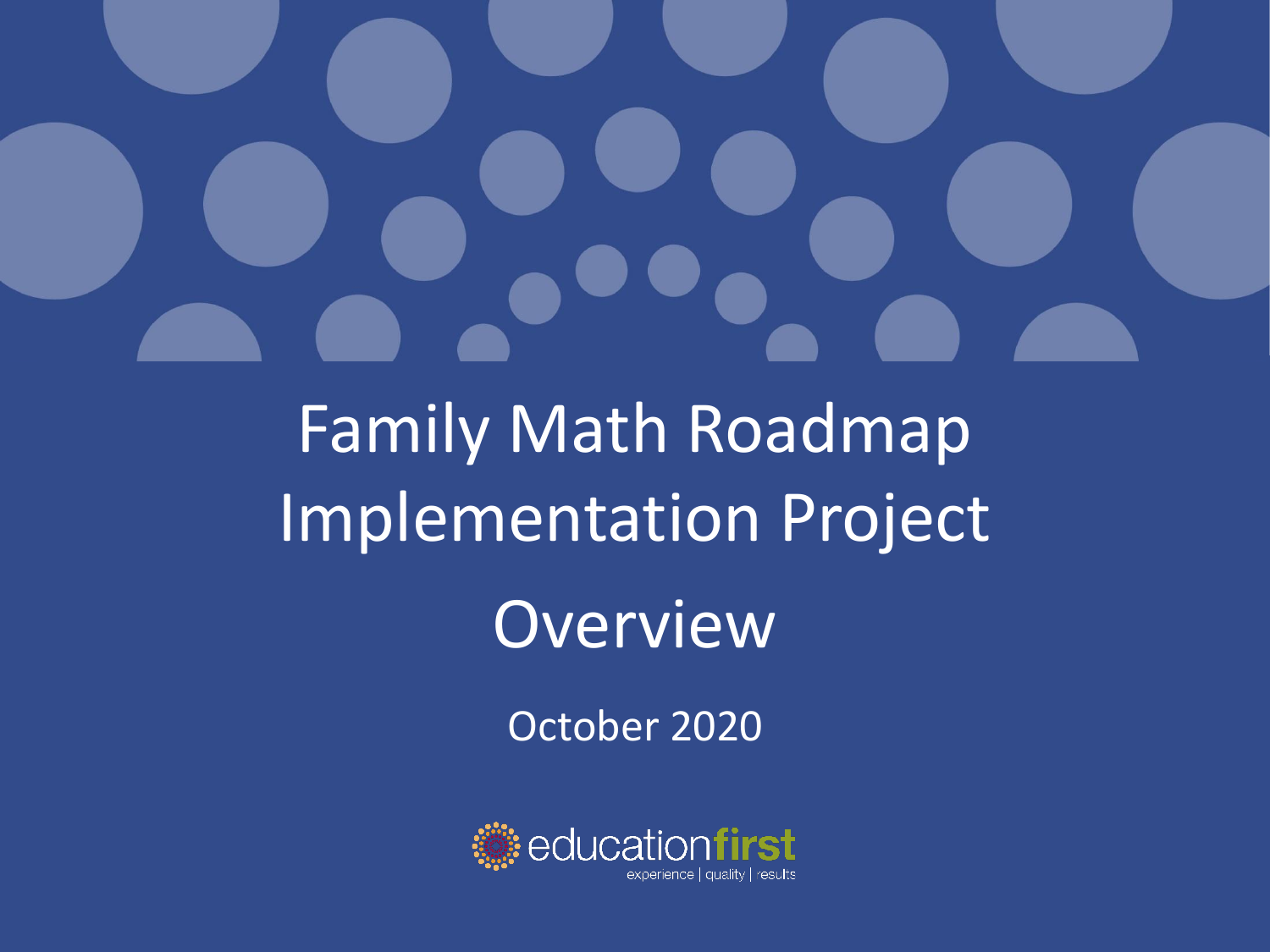# Overview of the Family Math Roadmap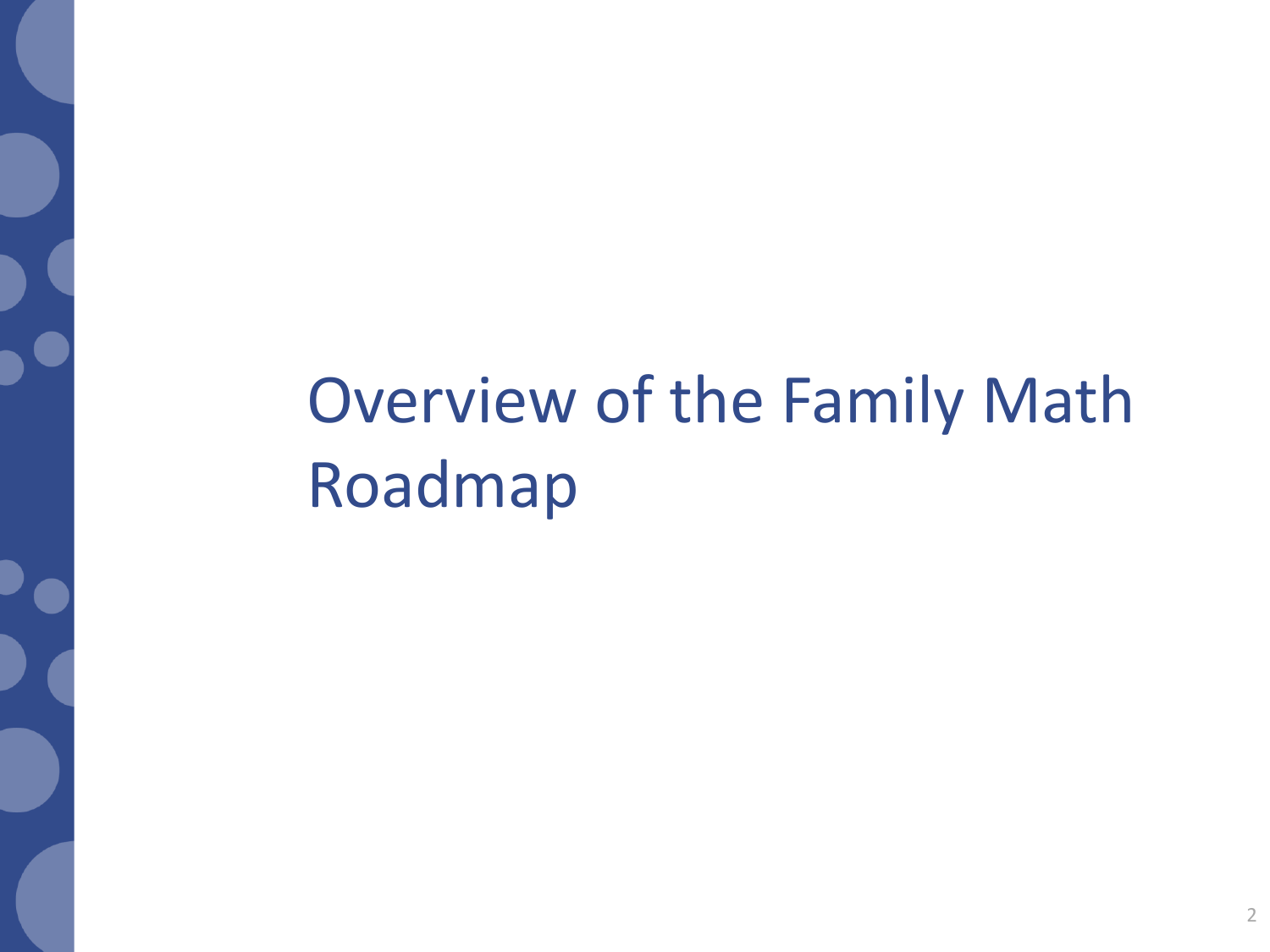# **Family Math gives us the opportunity to address early math gaps**

#### What we know



The average child from a low-income family **has heard 30 million fewer words by age 4** compared to their peers from higher income families



Of children from low-income families **fewer than 10% can count to 20 in preschool**, a skill that correlates to the strongest math achievement in  $1<sup>st</sup>$  grade

#### Why Family Math?

Families reading to and with children is common, and a critical tool in building language proficiency. But **families are a largely untapped resource** for engaging children in mathematical activities and conversations that build foundational knowledge and skills.

While families—even those who have been described as "at risk" engage in a great deal of math play and math talk, **many do not see what they are doing as math**, nor do they know **the power of early math as a driver** of later learning and achievement.

By **empowering families and communities** as the experts they are to teach and reinforce math skills and confidence, we have an **opportunity to address early math gaps** before they form.

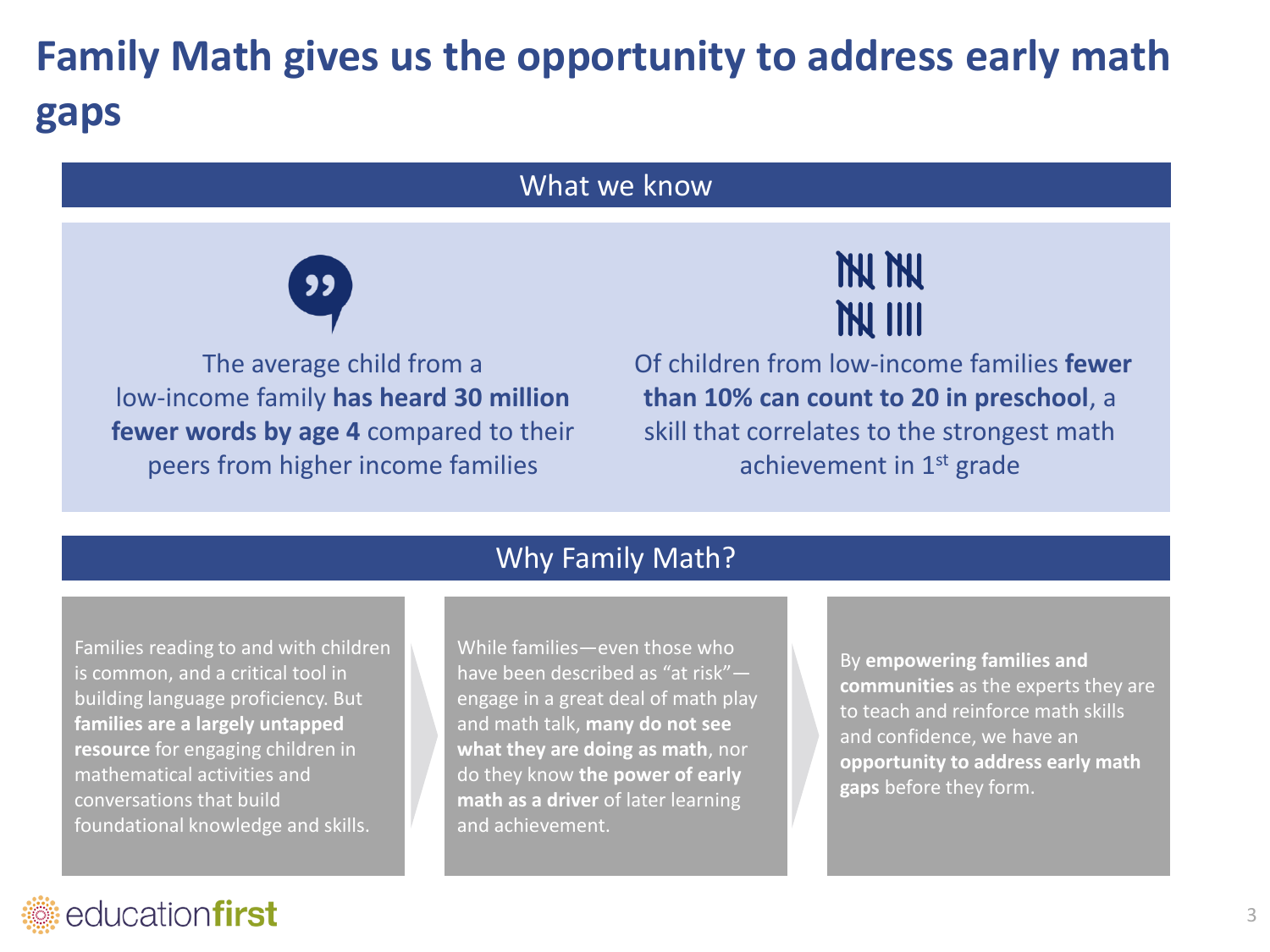## **Starting in 2016, several foundations started collaborating to lift up and support the connections around Family Math happening in the field**

#### **Efforts to Build a Family Math Movement**

#### **2016**

- An initial phase to launch the effort:
- **Convening of early and family math** stakeholders
- Request for proposals (RFP) to fund projects that could move the field of family math forward

#### **2018**

- **Convening of over 80 diverse** stakeholders to co-design the Roadmap
- **Exercise 1** Launching of the Roadmap Implementation Project
- **EX Coordinating Committee created to** serve as leadership group for the Roadmap

#### **2020**

- NAFSCE selected as the new home for the Family Math project
- Begin development of next three years of Roadmap

#### **2017**

A second engagement to continue the work:

- **Example 2** Landscape scan of the family math field
- Advisory group and convening of family math stakeholders to draft preliminary
- Roadmap

#### **Funders**









**2019**

Workgroups launched to:

family math practice

**E** Identify and elevate promising

**• Develop a network of advocates • Develop a theory of change • Design and execute a funding** process to support pilot projects

> BILL&MELINDA **GATES** foundation

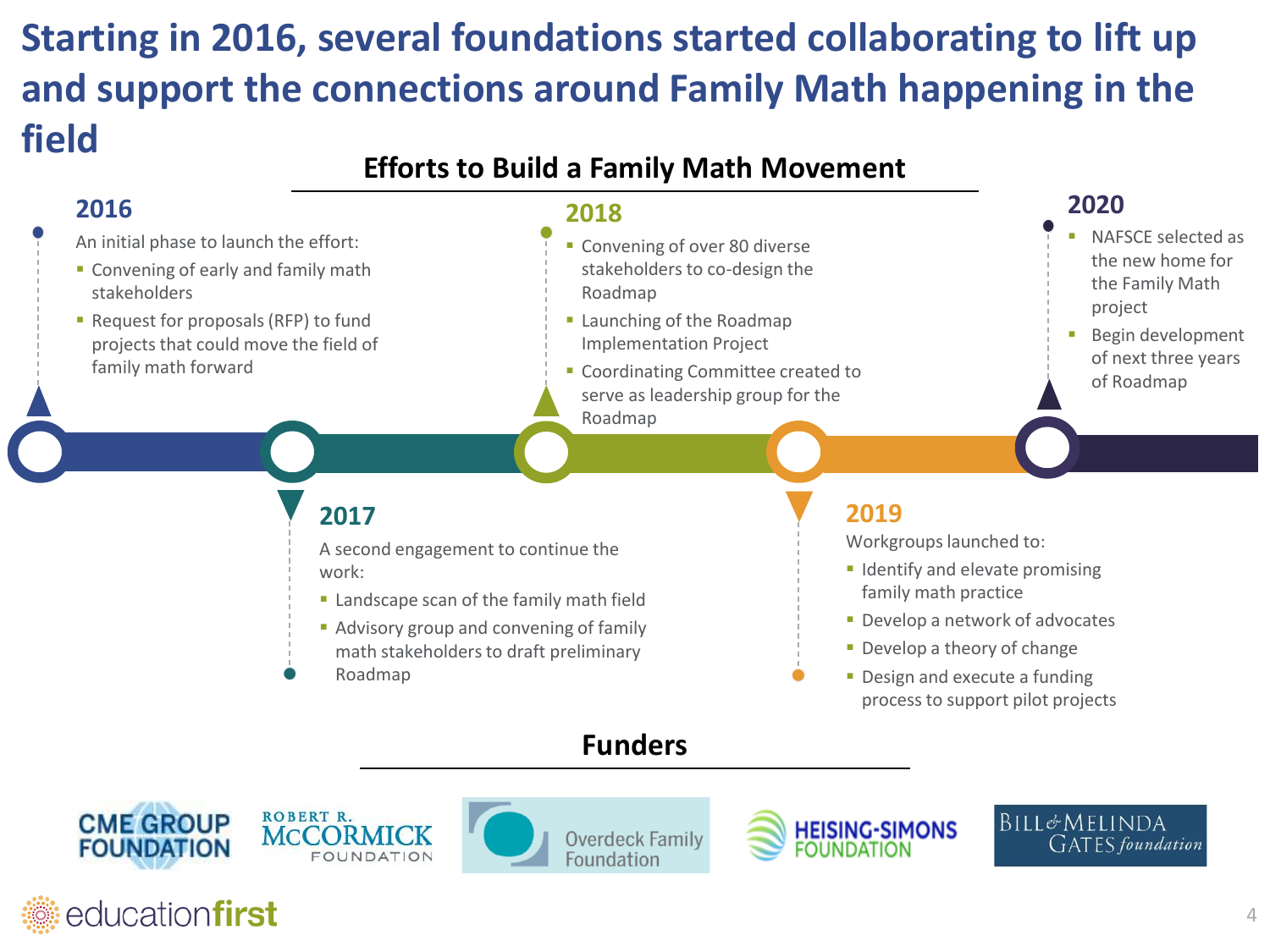**[The roadmap](https://www.dropbox.com/s/zj5n9p8zpeon9eu/Roadmap%20for%20Implementing%20a%20Family%20Math%20Movement%203.7.18.pdf?dl=0) is based on a three-year theory of action (2018- 2020) that focuses on efforts in four areas: research, practice, policy/advocacy and roadmap coordination**

**To address this challenge:**

**We will work to ensure that:** 

Family math lacks the unity and coherence to help close achievement gaps, provide opportunities for families to support children's math learning and address systemic challenges facing low-income families and families of color in particular

Families will increase understanding and use of home and community practices that support family math

Researchers will co-construct a culturally responsive, research agenda, measures and methodologies

Policymakers and advocates will promote parent leadership and engagement, provide funding, and link to other early learning efforts

The family math field will have the infrastructure, resources and capabilities in place to support the coherence and coordination of local, regional, and national efforts

**In order to reach this ultimate impact**

**All children and families, regardless of background, have access to culturally responsive math opportunities and achievement gaps in early math are eliminated**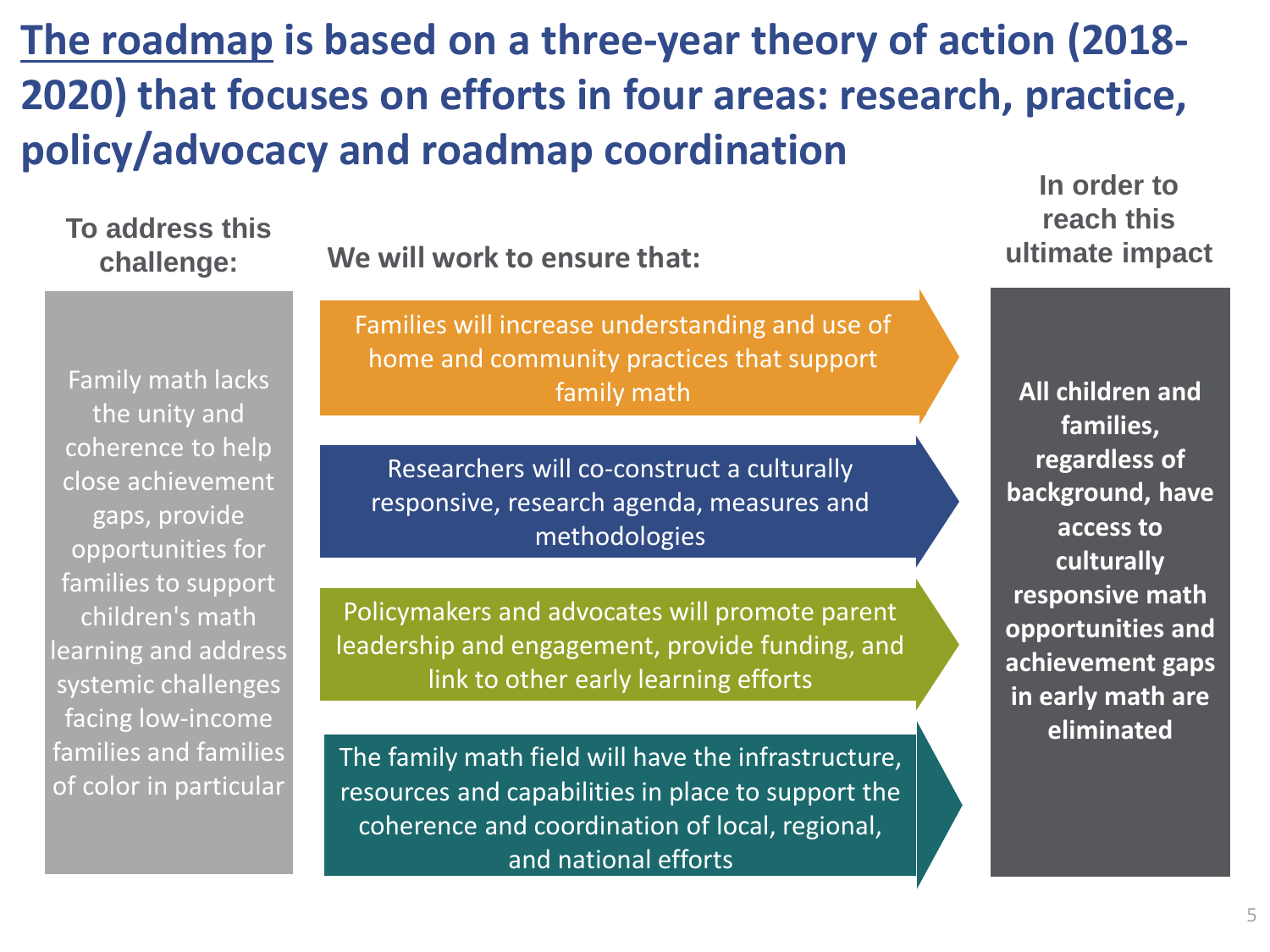## **The landscape scan findings and feedback from the January 2018 convening led to this working definition of "family math"**



By "math" we mean the promotion of numeracy and the conceptual understanding of mathematical concepts. We believe "math" includes math games, activities and math practices embedded in everyday moments.

By "family" we mean the parents, extended family members, friends, and community members who serve as caregivers for children and participate in the development of their early math skills and thinking both at home and their community.





By "family math" we mean activities that happen outside of the classroom and within the context of family relationships, the community and everyday life that support young children and families to:

- Strengthen their math awareness and math concepts
- Feel enthusiastic and confident about their math abilities and develop strong math identities
- Understand and use resources to help improve understanding of math concepts

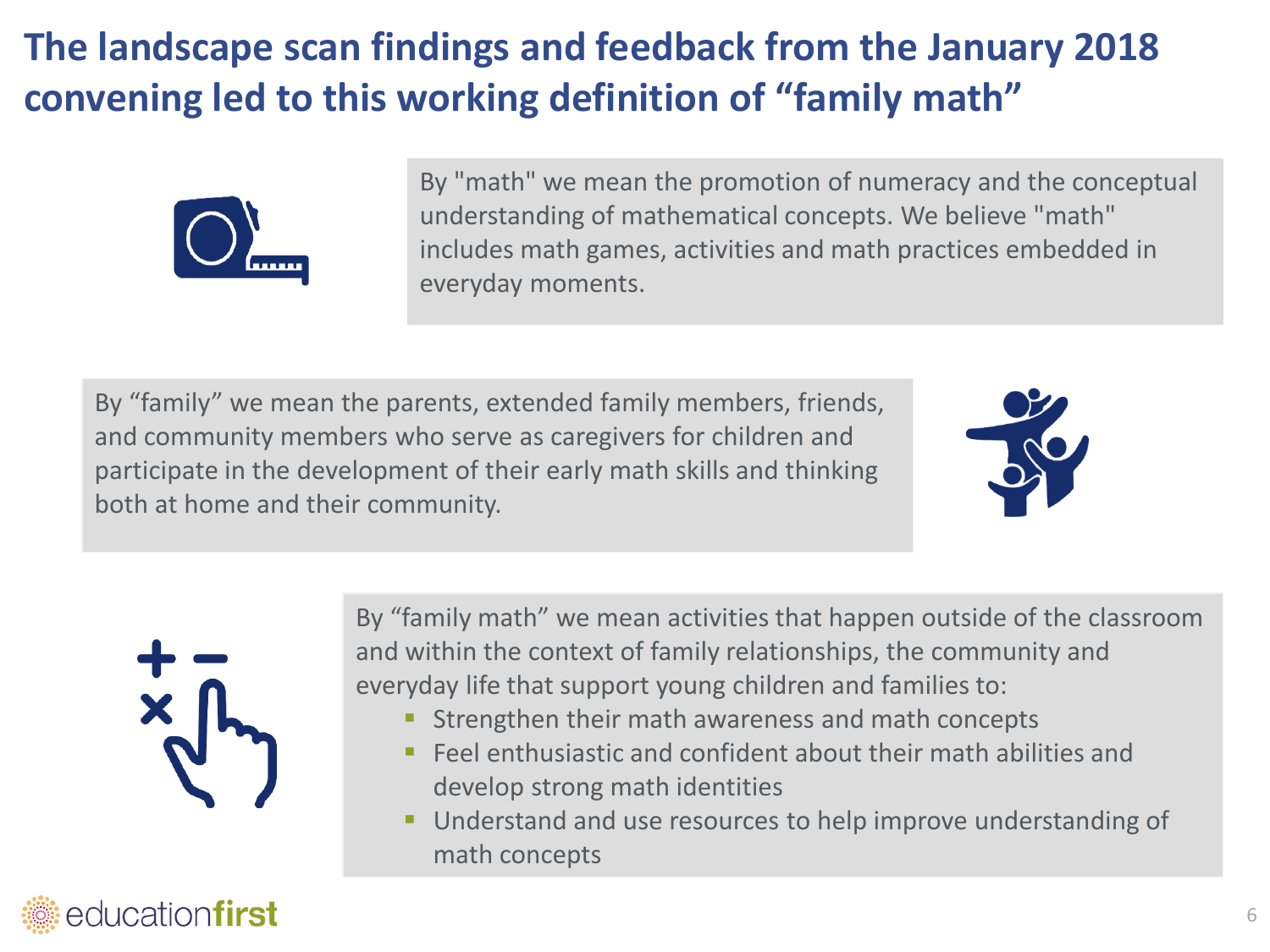### **And highlighted three themes that are critical to effectively implementing a three-year roadmap for family math**

**Engage families systematically and meaningfully**

- Early math advocates have not seemed to deeply consider families as stakeholders in creating high quality math learning for early learners but **family engagement is crucial for the success of family math**
- Family math must **address the cultural and structural barriers** that prevent families from intentionally engaging in math activities with early learners and this requires family input and engagement

**Provide more communication and advocacy**

- **Families need more readily accessible information about specific activities**  they can take to enhance children's early math skills. Take advantage of informal spaces (libraries, museums, bus stops, doctor's offices) to inform families about specific actions they can take to build early math skills
- **Family math needs both a definition and "brand."** The field needs a limited but compelling policy and advocacy agenda and national and local champions

#### **3**

**2**

**1**

**Provide a "home" for family math**

- The development and coordination of an advocacy and policy agenda for **family math needs a "home"** with dedicated attention to integration of family math into the larger early learning, early childhood, family engagement fields.
- This "home" can be a standalone organization or could live within another organization and should:
	- + **"Own" the roadmap and convene stakeholders regularly** to review and assess progress against the three-year agenda
	- + Identify partnerships to support development and expansion of specific areas of the roadmap

### education**first**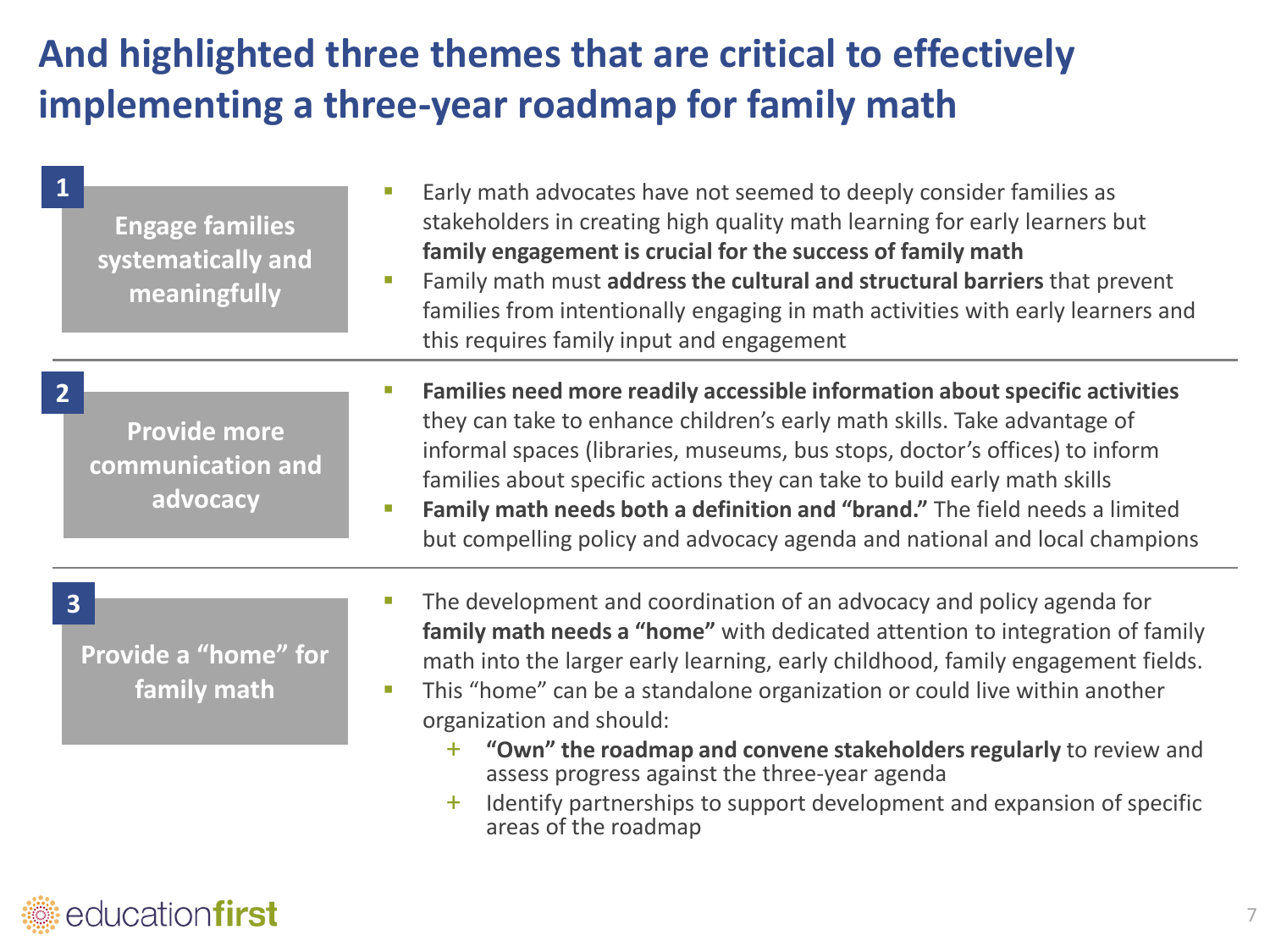# Vision, Mission and Values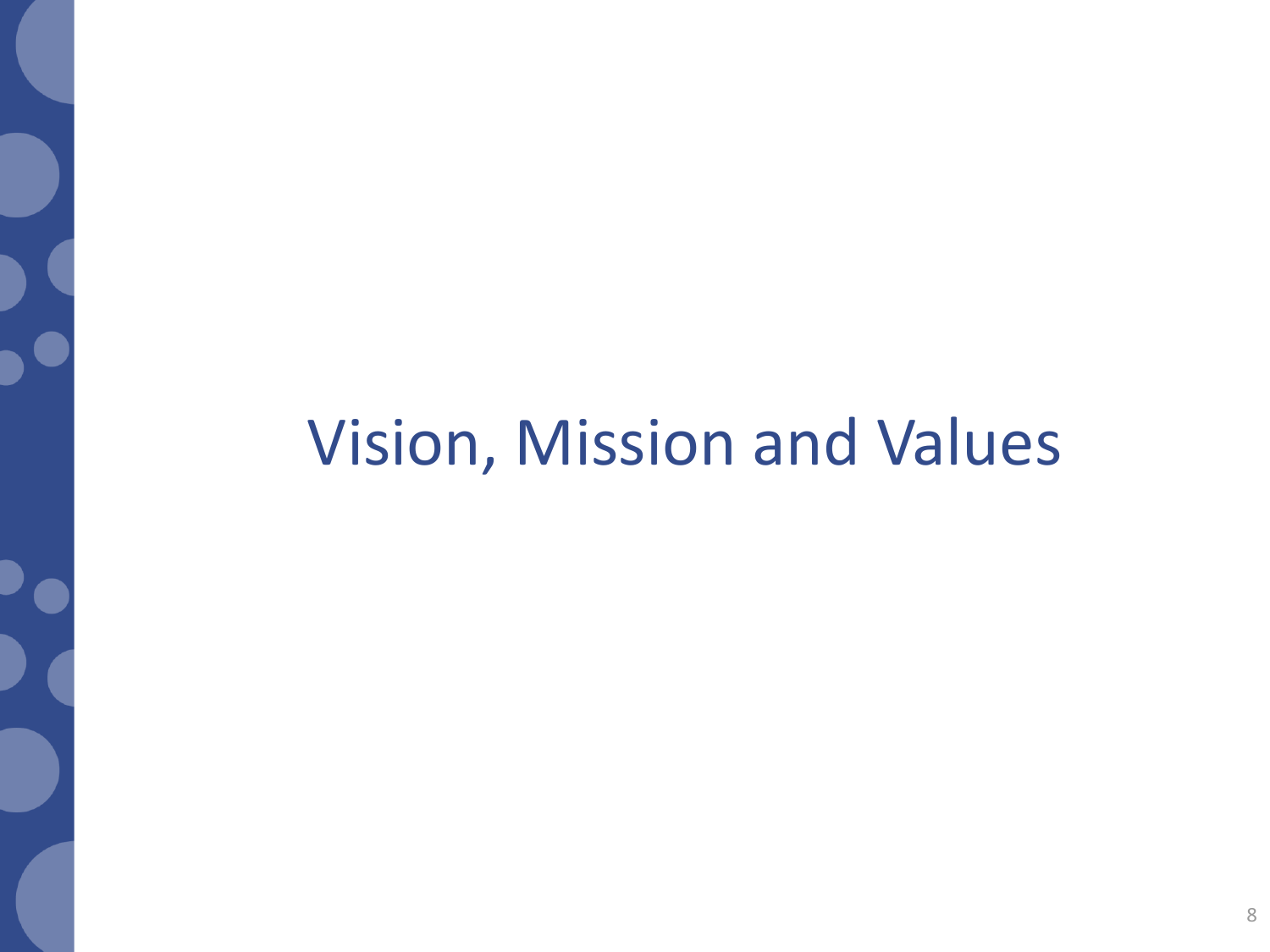# **The Family Math Coordinating Committee has developed vision, mission and values statements for the Coordinating Committee and the Roadmap Implementation project**



#### *Vision Statement*

We envision a world where race and income no longer predict opportunities for young children and families to learn, practice and enjoy math. Families will be elevated as leaders in children's early math experiences. Young children of all backgrounds will engage in vibrant and plentiful culturally responsive math learning opportunities that prepare them for success in school, career and life.



#### *Mission Statement*

The Family Math Roadmap Implementation project works with families to help young children and families see and enjoy the math all around them. We seek – through family and community partnerships with advocates, policymakers, practitioners and researchers – to break multi-generational patterns of inequities by providing the foundational tools, supports, and communication necessary to close early math opportunity gaps. We seek to ensure that all children – but particularly those from low-income communities and communities of color – see themselves as math learners equipped with the attitudes, confidence and experiences necessary to grow math knowledge and skills.

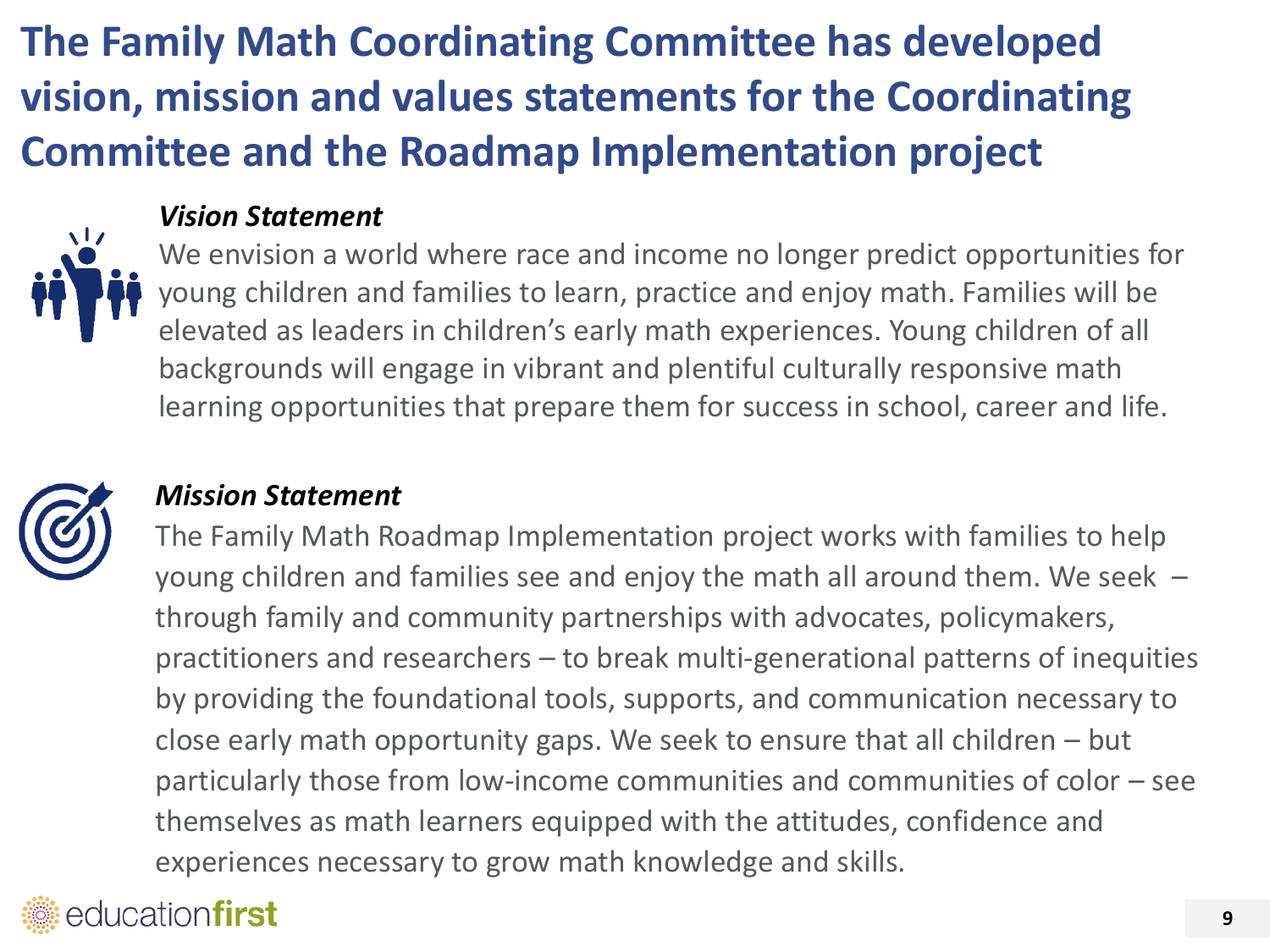# **Values statements for the Family Math Roadmap Implementation project**



#### *Equity is our first priority*

 $\rightarrow$  Supporting the families of color and low-income communities that have historically been denied equitable resources and supports is our first priority. Socioeconomic gaps in math attainment exist before formal school begins and opportunity and achievement gaps between white students and students of color grow as formal education progresses. We devote our efforts and energies to working with these historically marginalized communities.

#### ▪ *Math is for everyone*

 $\rightarrow$  Research shows that entering kindergarten with early math skills is the best predictor of 8th grade performance regardless of race, gender or family socioeconomic status. We respect the power of math and its constant presence in our lives. We believe in a future in which everyone feels enthusiastic and confident about their math abilities. We envision a future in which math is fun for everyone and no one apologetically says—in any language—"I'm not a math person."

#### ▪ *Families Lead*

 $\rightarrow$  This Roadmap is designed to help stakeholders partner with families to identify, create and share positive math experiences with their children. We find opportunities to amplify current family leadership and find new venues to elevate families as leaders in Family Math implementation.

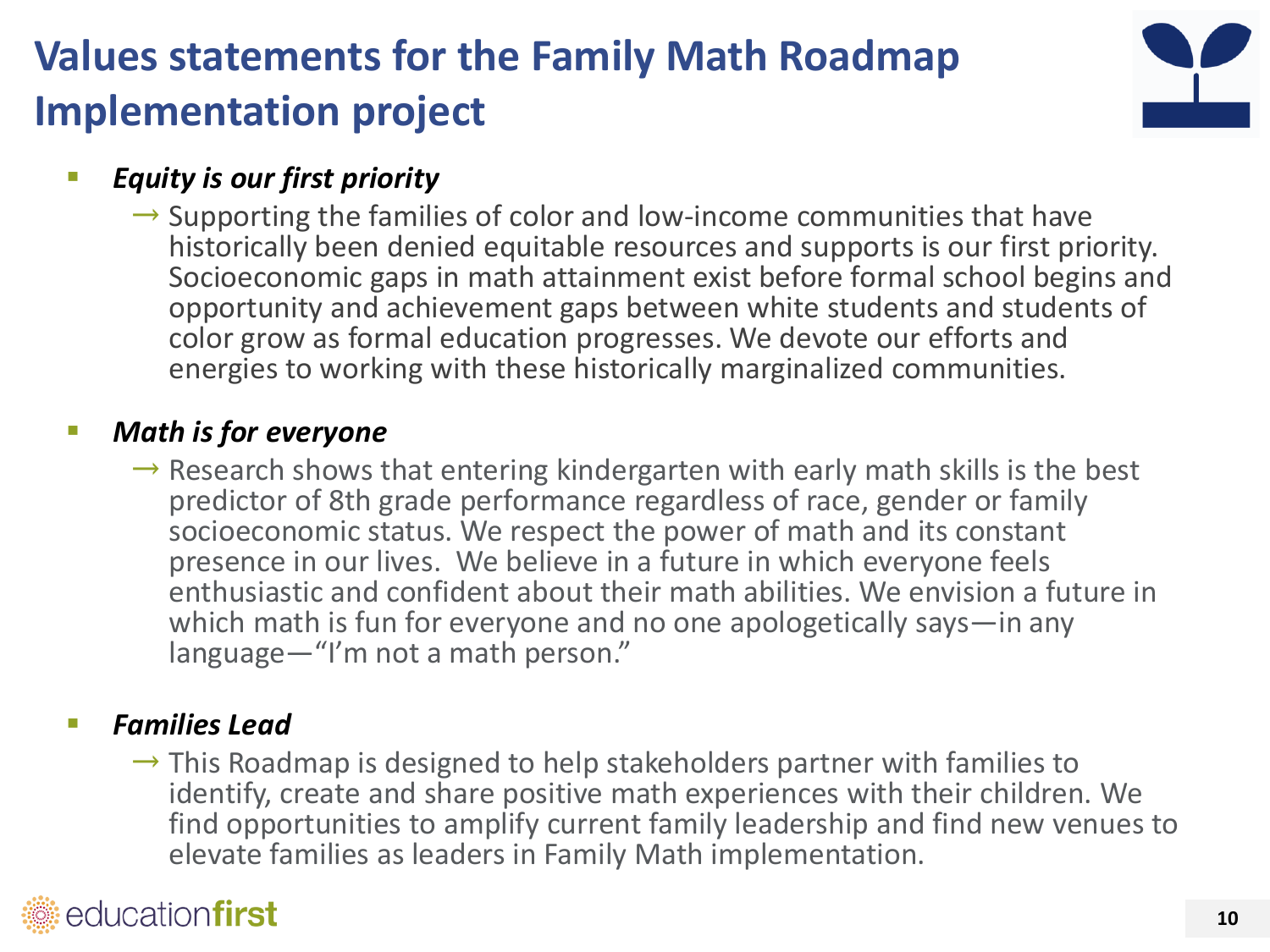# **Values statements for the Family Math Roadmap Implementation project**



#### ▪ *Focus on strengths*

 $\rightarrow$  We believe in the power of families and communities. Each and every community has strengths that they use to support their members and their children. We work with families and communities to lift up their strengths to provide positive, enriching and culturally responsive math experiences for children.

#### **Strategies that work**

 $\rightarrow$  Finding, creating and sharing effective resources that families can use to deepen their understanding and enjoyment of math is at the core of our work. We value learning from the successful experiences of families. We take an intentional and balanced approach to implementing the Roadmap, using strong, high-quality Family Math research and practices, advocacy and policy changes to create the conditions that allow us to realize our vision.

#### ▪ *Partnerships and collaboration*

 $\rightarrow$  Our success depends on open and honest partnerships. We seek to collaborate with a diverse set of organizations and individuals within and beyond the Family Math Roadmap implementation project – particularly families - to advance our common goals for children's success. Our collaboration prioritizes shared progress over individual efforts.

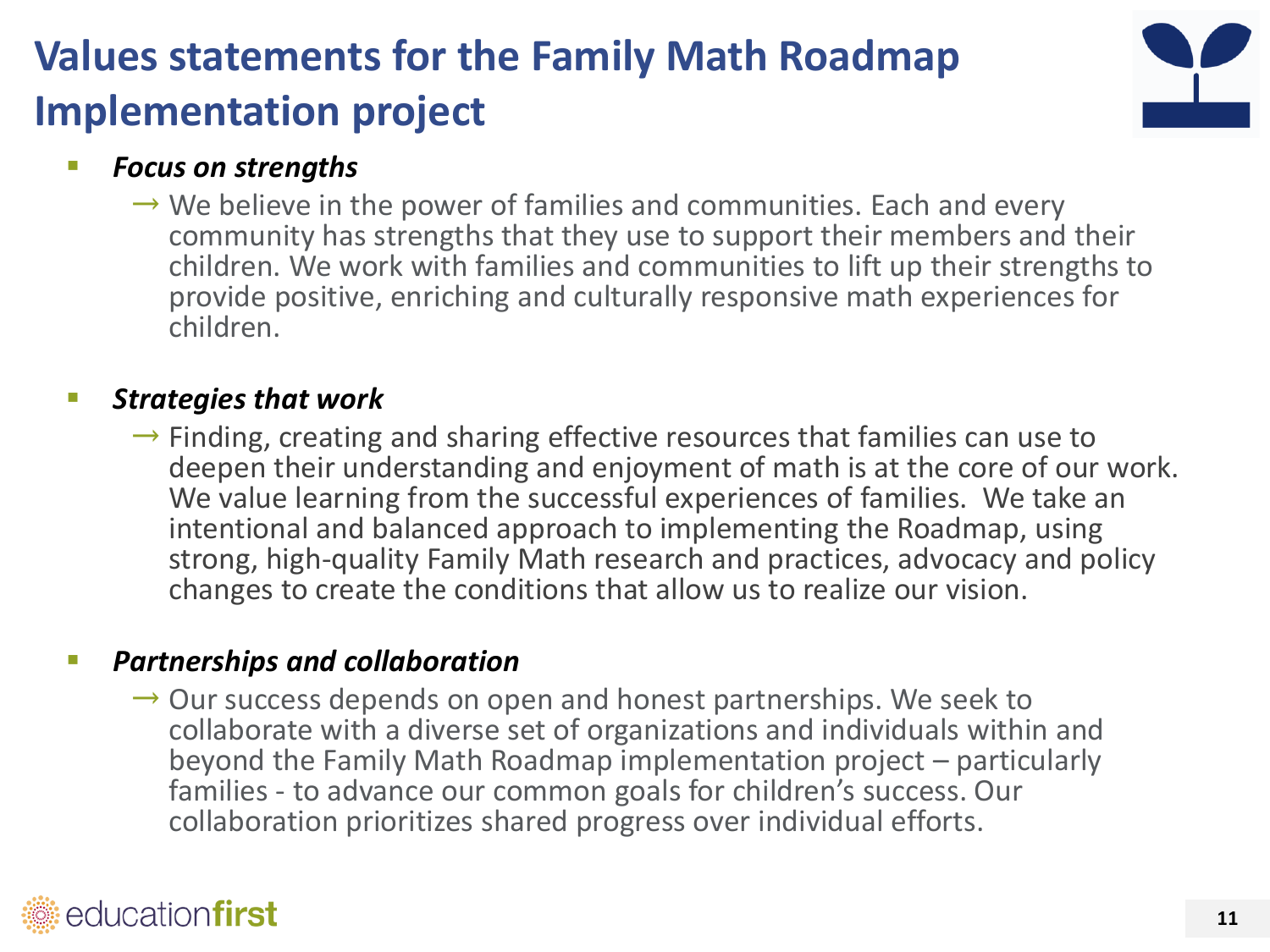# Organization Structure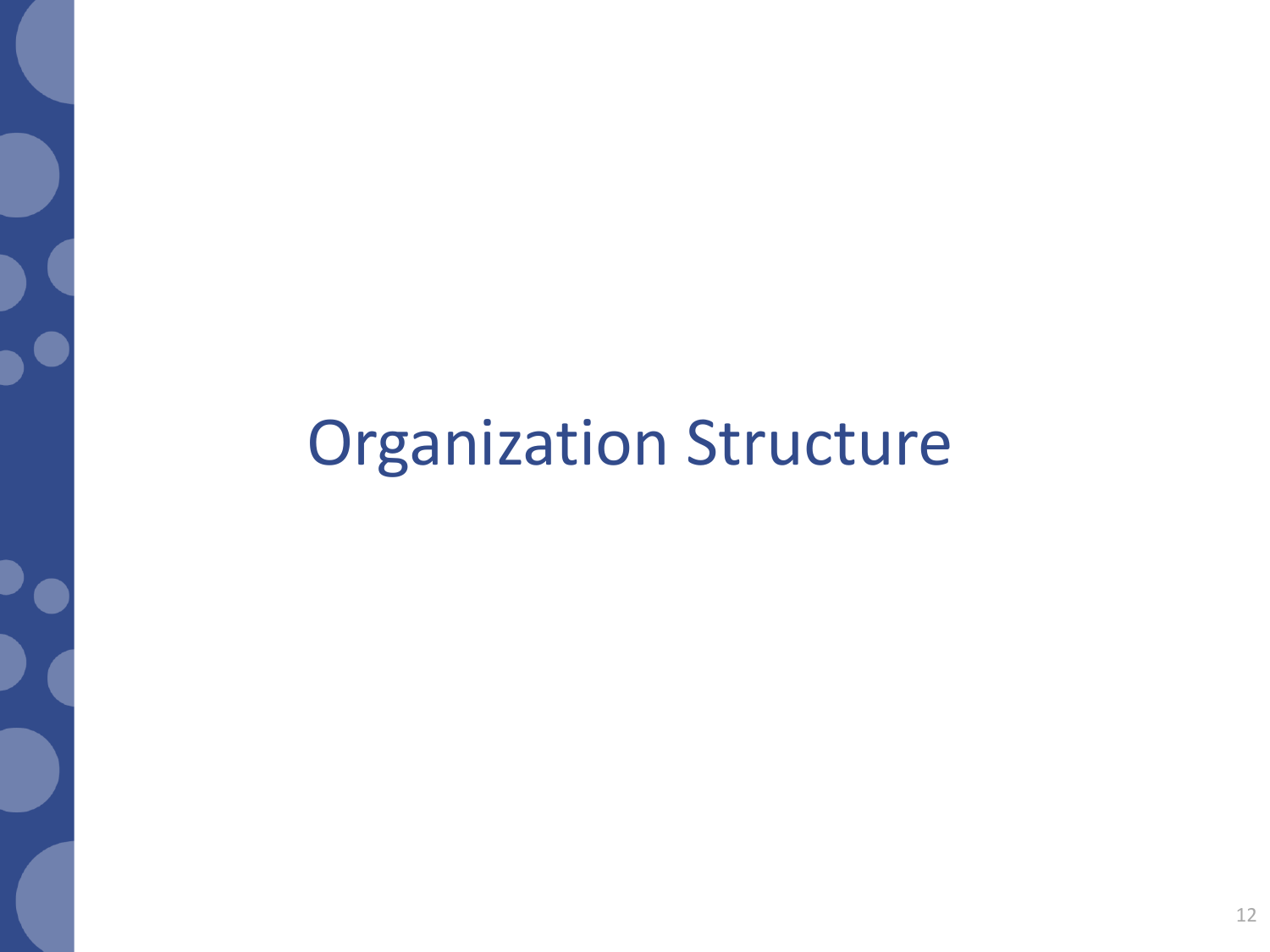# **Our Coordinating Committee infrastructure is designed to support our Roadmap goals**



#### **Year Three Structure (August 2020 – July 2021)**

- Year 3 workgroups:
	- + **Home Transition** (transitioning the Roadmap Project to the long-term, sustainable home for the movement at NAFSCE)
	- + **Communications** (liaison to/oversight of communications firm and development of branding, messaging, etc.)
	- + **Research** (ongoing focus on research and measurement agenda)
- **Workstreams/Roadmap Leadership** (led by **Coordinating Committee members** and *Ed First and NAFSCE*):
	- + **Parent Advisory Council**  develop family toolkit
	- + **FM network engagement**  create/disseminate newsletter, action alerts
	- + **Practice Network**  provide network support, facilitation and shared learning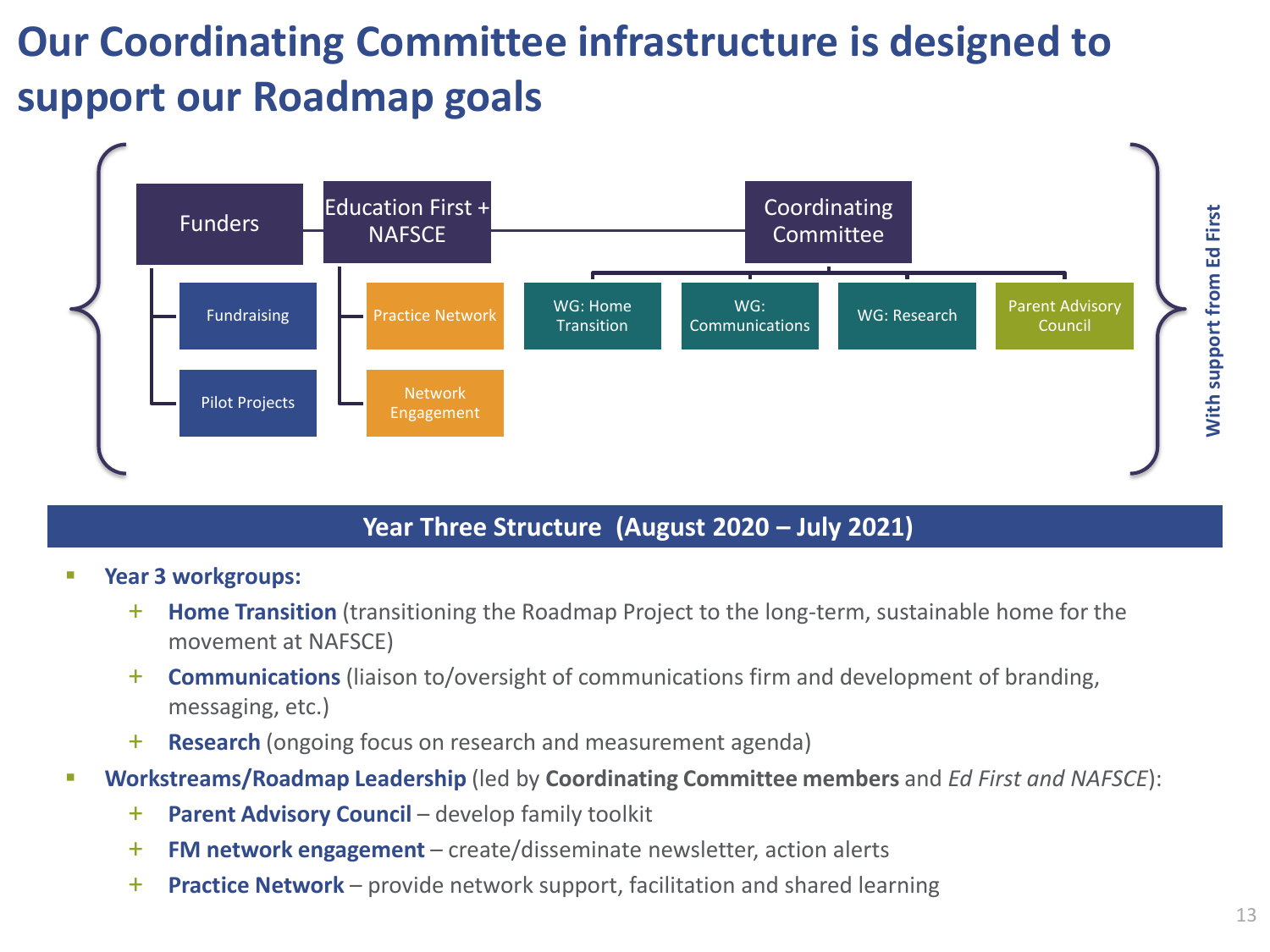# **Leadership is provided by the Coordinating Committee**

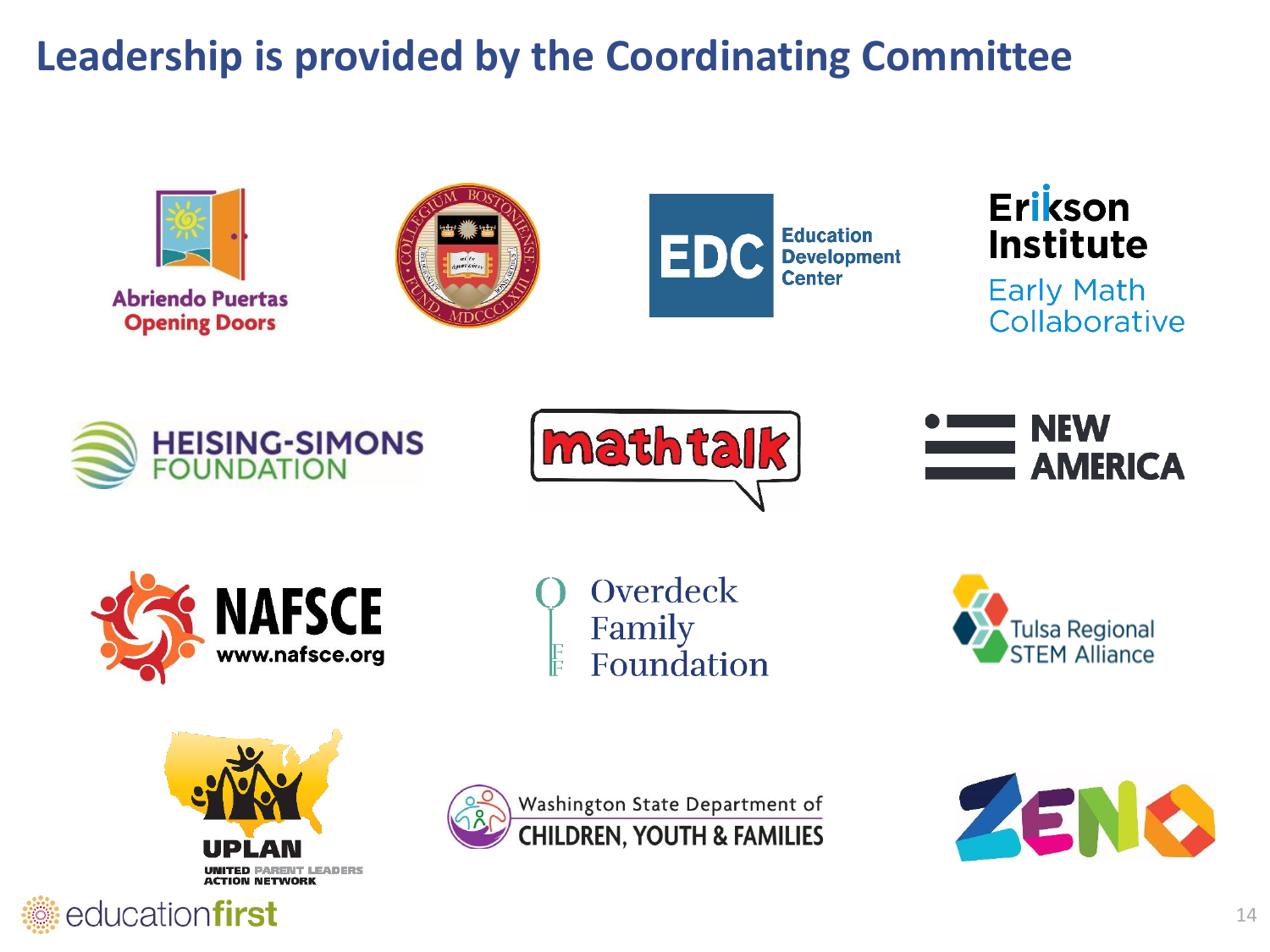**And, over Year 3, we will be transitioning to our new "home" organization - NAFSCE! A milestone for the Roadmap Project**



- **The National Association for Family, School, and Community Engagement (NAFSCE)**, with its lead partner, the **Early Math Collaborative at Erikson Institute**, has been selected by the Coordinating Committee of the Family Math Roadmap Project to lead the national movement to advance family math
- **EXTE: The Institute for Educational Leadership (IEL)** and the Mid-Atlantic Equity **Consortium (MAEC)** will also serve as partners in the initiative.
- As the first membership association focused on advancing family, school, and community engagement**, NAFSCE's work is centered around parents and families, with equity as one of its core organizational values**. The organization has provided leadership on several national multi-stakeholder initiatives

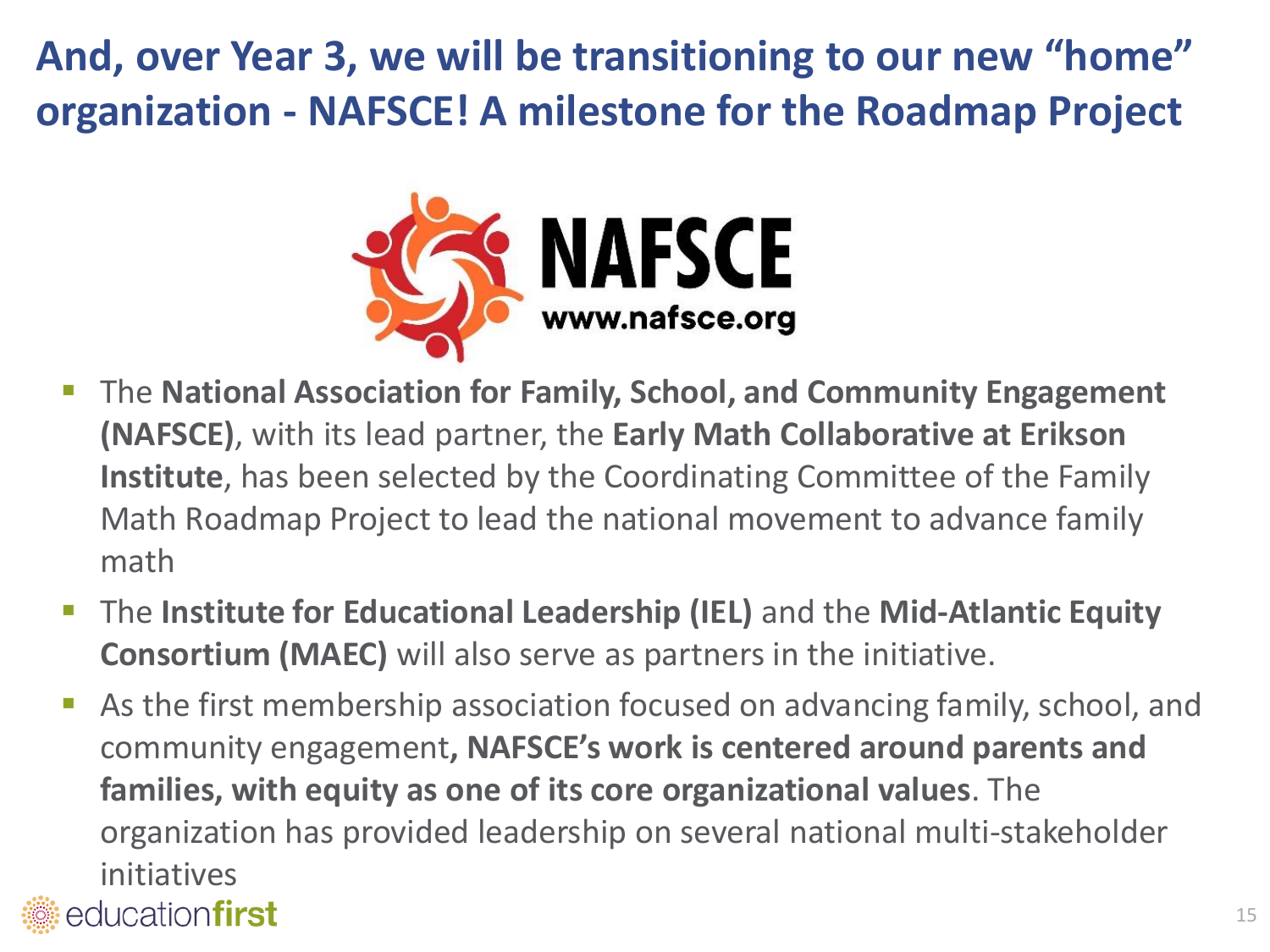What We Have Accomplished to Date and Priorities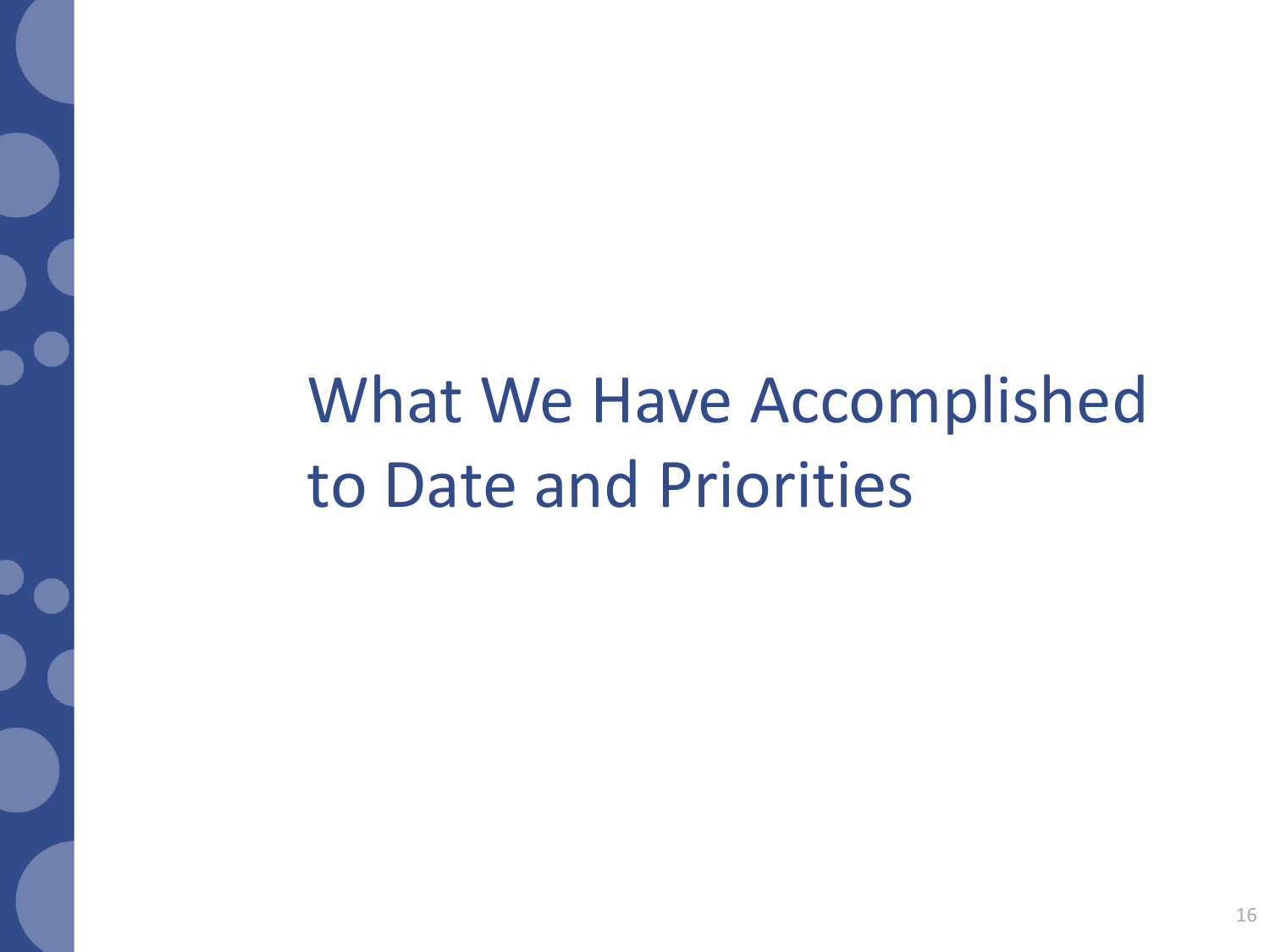## **Some of our key accomplishments over the past year include:**

- We have implemented intentional structures within the Roadmap Project to engage and involve families through a partnership **with UPLAN to create the Parent Advisory Council (PAC)**. This work launched in June 2019 and three parents from the PAC serve on the Coordinating Committee. The PAC is currently finalizing content for a Family Math Parent Leadership Toolkit to be designed and tested in various communities this year.
- We selected Big Duck, with guidance from the Coordinating Committee, and created a **public relations campaign and communications strategy** for the Family Math movement.
- We launched a request for proposals (RFP) process to support community Family math efforts. We received ~216 LOI applications, which kick-started the growth of our database to over 400+ Roadmap participants today. And we **funded projects in two communities** (Compton, CA and Worcester, MA) and established a **Family Math Practice Network** for all six Learning Community Grant finalists.
- **[We published a Family Math literature review, Reviewing the Family Math Literature:](https://education-first.com/wp-content/uploads/2020/06/FamilyMathReview_WhitePaper.pdf) Recommendations for Policy, Practice and Research** consisting of a review of relevant articles in early math, early childhood education, community-based early learning, family engagement, and other areas germane to math education for children ages zero to eight
- We have created a Family Math **research plan**, a theory of change, draft measurement principles **and analysis of LOI responses** intended to guide the development of Family measurement tools. educationfirst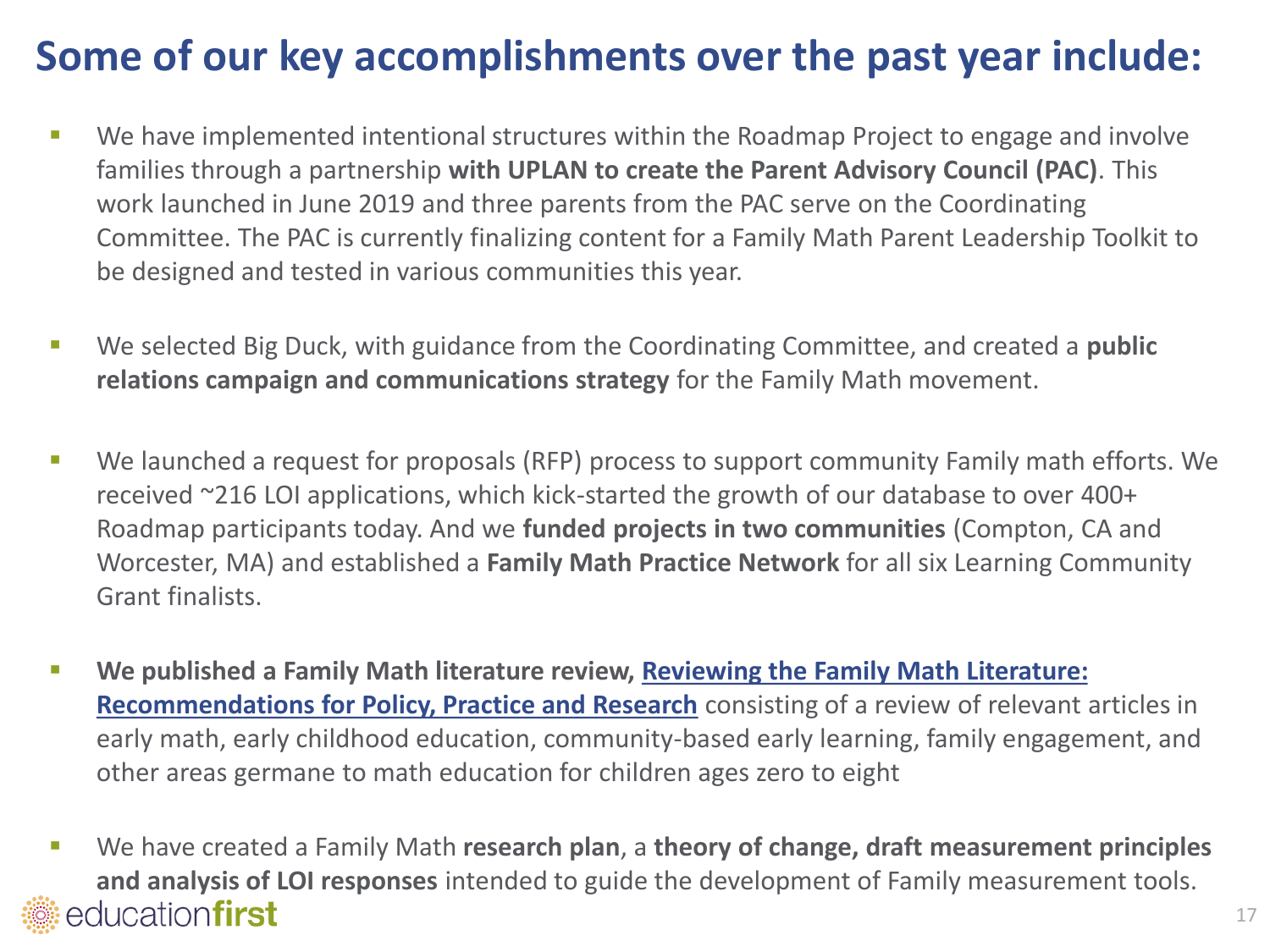#### **Proposed Year 3 metrics to deepen the work from Years 1 and 2 and support the transition to the new Home organization Success Metric By** the end of Year Three... We will have successfully **transitioned to the Home organization**, including the Coordinating **1** Committee, Work Groups, and participating organizations. We will test and finalize a **communications campaign identity** with key messages, visuals and **2** branding, and develop a **tactical communications plan** that will include launching a permanent website for Family Math initiative. We will have used the Family Math research agenda to **identify research questions, elevate 3 issues and ideas, and establish short-term objectives.**  We will have **designed and tested the FM Parent Leadership Toolkit** and begun using it to **4** support family/parent capacity to engage in Family Math practices at home and advocate for Family Math in their communities. **The Practice Network** will expand and engage participants in improving/enhancing and/or **5** aligning on Family Math practices and will (collectively or individually) **disseminate practices under the Family Math movement umbrella.** We will continue to **grow and expand leadership and partnership** for Family Math across **6** diverse stakeholders and organizations. We will continue to **activate past and new national funders** to support the Family Math **7** Roadmap implementation project and the full transition to the new Home organization. education**first**

#### 18